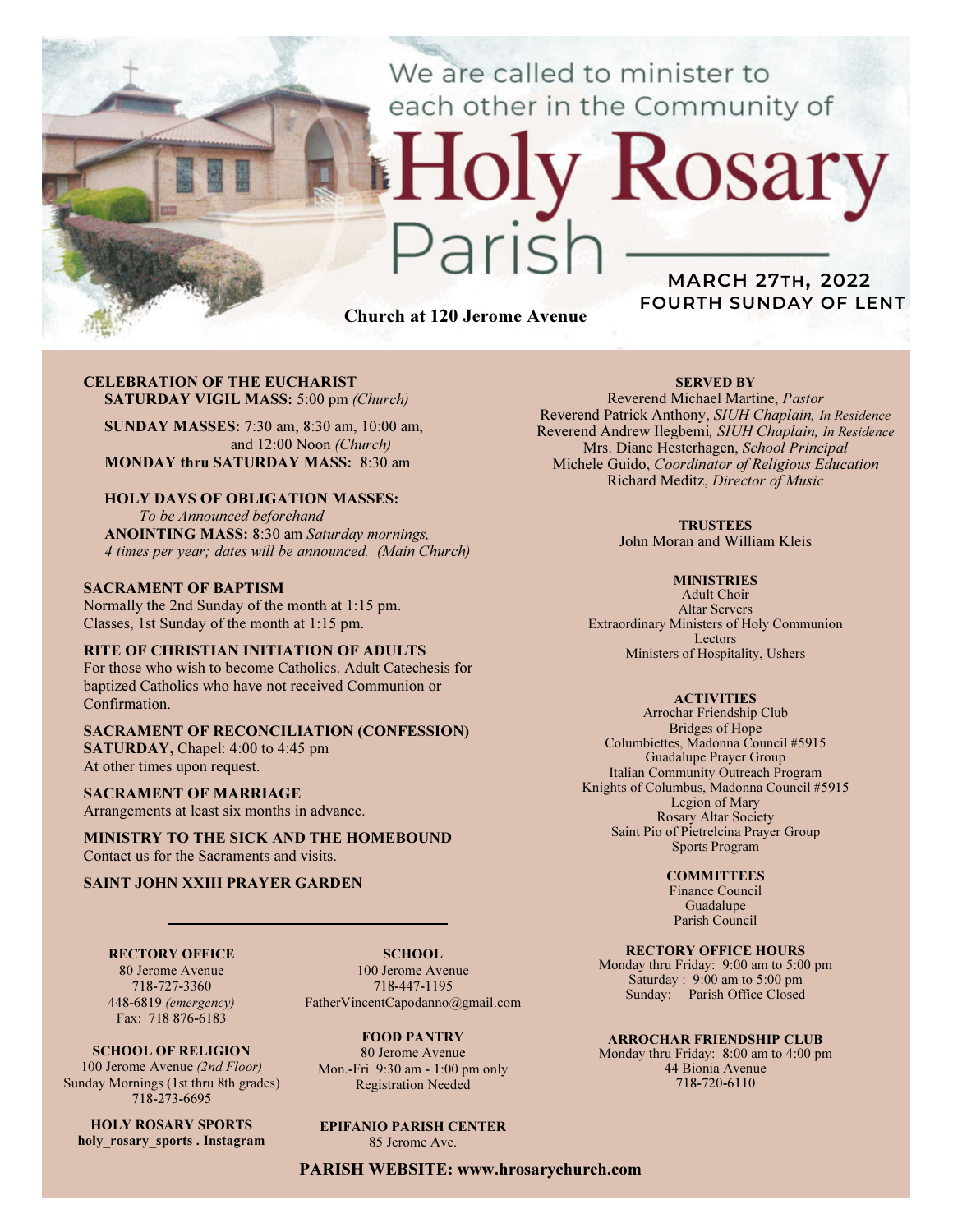

SUNDAY, March 27, 2022 Rosary Altar Spring Fair before & after all Masses

CCD Classes today. Children attend the 8:30 am Mass followed by their class. Any question regarding the CCD Program, please leave a message for Ms Guido at 718-273-6695

MONDAY, March 28, 2022 7:00 pm - Legion of Mary, Parish Center, Rooms 2 & 3

TUESDAY, March 29, 2022 7:00 pm - Spanish Prayer Group, Church

WEDNESDAY, March 30, 2022

THURSDAY, MARCH 31, 2022 4:00 pm - Reconciliation, Church

FRIDAY, April 1, 2022 7:30 pm - Stations of the Cross & Benediction, Church

SATURDAY, April 2, 2022 Palm Crosses being sold after Masses 4:00 - 4:45 pm - Confessions, Daily Mass Chapel

SUNDAY, April 3, 2022 Palm Crosses being sold after Masses 9am - 3pm - Knights of Columbus Blood Drive, Atrium

Members of the Cross Road Foundation will be here for a Fundraising Campaign at the doors of the Church

CCD Classes today. Children attend the 8:30 am Mass followed by their class. Any question regarding the CCD Program, please leave a message for Ms Guido at 718-273-6695 1:15 pm - Baptism Class - Church

# Cross Road Foundation will be here the Weekend of April 2nd & 3rd

Members of the Cross Road Foundation will be here next weekend. This year in lieu of distributing "Baby Bottles," our volunteers will be collecting donations at the door. The funds collected from this campaign will be used to help families facing unexpected pregnancies on Staten Island.



The Cardinal's Appeal is underway now in our Parish. Our goal is \$55,000. To date \$10,105 has been pledged from 38 gifts. This is 18.37% of our goal.

# MEMORIAL MASSES

 Due to the shortage of priests at Holy Rosary, we are unable to accept separate, private memorial masses on the anniversary of death any longer.

 Please reserve a Mass, shared or otherwise, for your deceased loved one upon the opening of the Mass Book each year.



# EASTER FLOWERS

Parishioners on our envelope System will find an Easter Flower Donations Envelope in the packet of March envelopes mailed home to you. Additional envelopes are available in the Narthex.

Your generosity will help beautify our Altar during the Easter season.

# LENTEN GUIDELINES

During the Season of Lent, our Church recommends that all the Faithful reflect a spirit of penance in their daily life through performing acts of fast and abstinence.

**FASTING** requires that only one full meal be taken per day. Two other smaller meals may be taken during the day to maintain physical strength, but these two meals together should not equal a full meal in quantity. Fasting obliges all those who have reached the age of 18 and continues to oblige until age 59. Those not specifically obliged to fast are encouraged to join in the discipline of fasting to the extent that they are able.

**ABSTINENCE** prohibits individuals from eating meat. Abstinence obliges all those who have reached the age of 14 and above. Children and adolescents should be encouraged to join in this discipline to the extent that they are able. ASH WEDNESDAY AND GOOD FRIDAY

> Are days of fast and abstinence. FRIDAYS in Lent are days of abstinence. Please cut out and save for future reference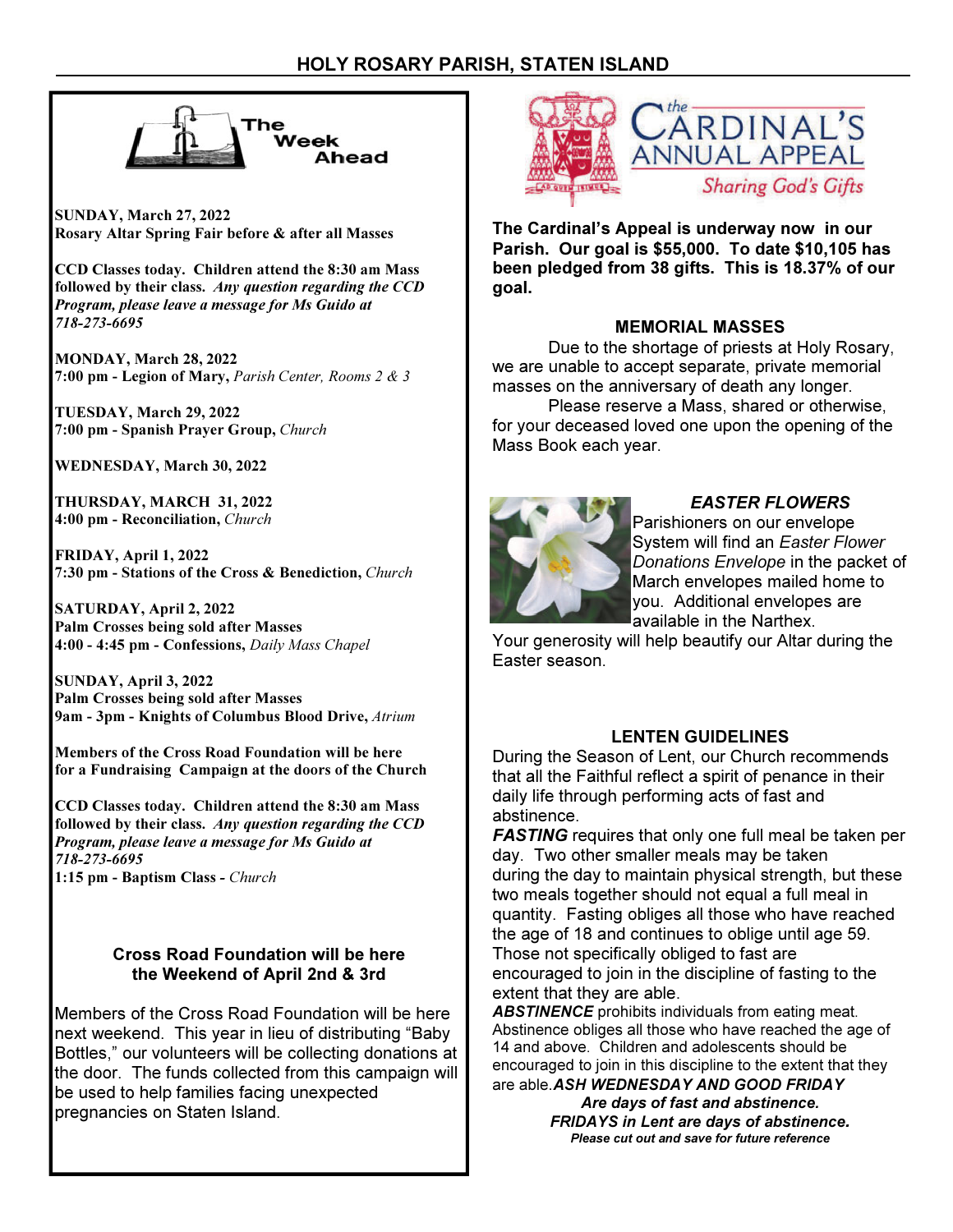### KNIGHTS OF COLUMBUS Madonna Council 5915 BLOOD DRIVE Sunday April 3rd From 9am to 3pm DONATIONS SAVE LIVES At Holy Rosary Epifanio Parish Center Atrium at 85 Jerome Avenue Appointments Preferred, Walk-ins welcomed

Please remember to eat, drink and bring your donor ID card or ID with name and photo. Masks are required for all donors regardless of vaccination status.

## SPONSOR CERTIFICATES

Sponsor Certificates are often required before one can serve as a Godparent for the Sacrament of Baptism or as a Sponsor for the Sacrament Confirmation. In order to receive a Sponsor Certificate from Holy Rosary, one needs to be a Registered Parishioner of the Parish, have received the Sacraments of Baptism, Confirmation and Eucharist, must be over 14 years of age and if married, must be in a valid Church marriage (have been married in the presence of a priest/deacon and two witnesses).

Sponsor Certificates may be obtained only AFTER any of the Sunday Masses.

The PERSON REQUIRING THE CERTIFICATE MUST see the Priest AFTER ATTENDING THE MASS and request one.

## DON'T FORGET TO GET YOUR SUPER 50/50 RAFFLE FOR THE MONTH OF MARCH! The Winner will be Drawn the Last Day of the Month & the winning amount will be printed in the Bulletin A Reminder that the Donation is \$5.00

 You will find a yellow envelope for this Raffle in the packet mailed home to you. If you want to enter more than once, additional envelopes are available in the Hospitality Room. Drop the envelope in the Collection Basket or Bring to the Rectory. You may fill out as many envelopes as you like. Send in your envelopes now for March and let's build up the jackpot!



#### ROSARY ALTAR SOCIETY SPRING FAIR This Weekend March 26th & 27th Before & After All Masses Please stop by our tables in

the Hospitality Area in the rear of the Church this weekend to see all the items the ladies of the Rosary Altar

Society have been busy working on all year for this special day. There is something for everyone.

 Cell Phone Holders, Vaccination Card Holders, Jar Openers, Cobbler Aprons for Children & Adults, Hanging Towels, Hot Pads, Many items for babies such as Bibs, Blankets, Sweater Sets, Receiving Blankets, Child's Crocheted Purses with Bunny Motif, Easter Baskets sizes small & medium, Adult Bibs & our very popular Coloring Totes with coloring books & crayons inside.

# STATIONS OF THE CROSS

Stations of the Cross and Benediction of the Blessed Sacrament will be held on Friday evenings in Lent at 7:30 pm. Families with children are welcome. All are encouraged to attend.



# HOLY ROSARY SPORTS

Holy Rosary Sports has a new Instagram account where you can reach us for Registration and other information. Please check us out below! holy rosary sports

# AND IN ALL THINGS GIVE THANKS

| March 20, 2022 Adult Collection                      | \$6,288.00 |
|------------------------------------------------------|------------|
| March 20, 2022 Children's Collection                 | \$141.00   |
| March 21, 2021 Adult Collection                      | \$4,853.00 |
| March 21, 2021 Children's Collection                 | \$73.00    |
| This Week's On Line Giving by 23 users               | \$793.00   |
| Our Weekly Parish Operating Expenses are \$18,298.00 |            |